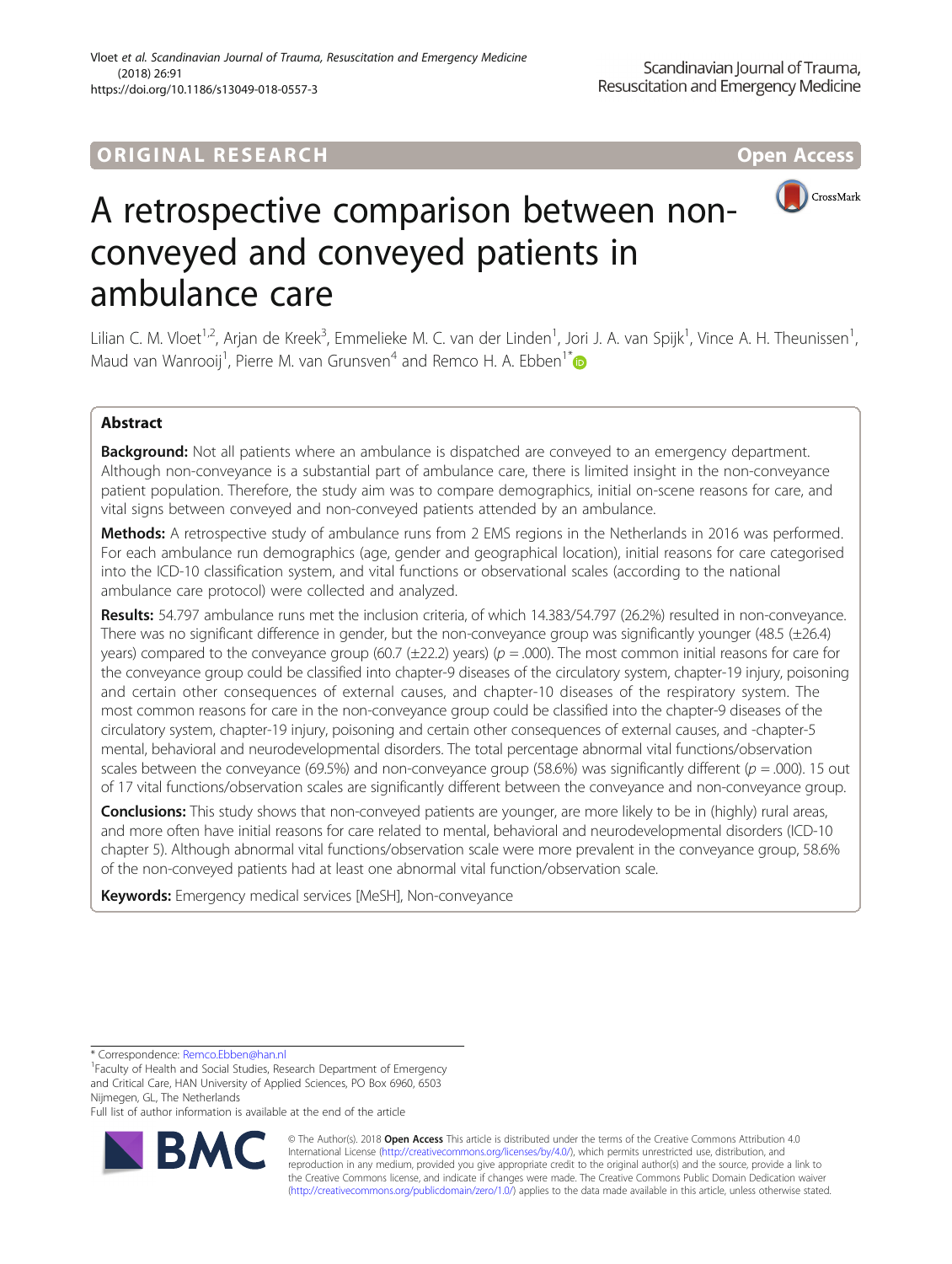# Background

Emergency Medical Service (EMS) systems have changed substantially throughout the last century [\[1](#page-8-0)]. At the start, EMS-systems contained both regulated and unregulated services, as well as trained professionals as untrained civilians. Due to the improvement of healthcare and the changing population structure, EMS-systems developed from being just a conveyance provider for patients to an advanced emergency care provider. The last years, EMS-systems are developing into mobile integrated health care systems where EMS-professionals perform assessments and interventions without conveyance to an ED [\[2\]](#page-8-0).

Within these developing EMS-systems, ambulance staff increasingly make critical decisions about patient care in complex environments [\[3](#page-8-0)]. One of these critical decisions considers conveyance decision-making. An ambulance professional can choose between conveyance to the emergency department (ED), specialist centers (cardiac, neurological, trauma), referral to another healthcare provider, or non-conveyance [[3\]](#page-8-0). The non-conveyance decision is considered as a complex and difficult task that comes with great responsibility  $[4]$  $[4]$  $[4]$ . Non-conveyance is defined as "an ambulance dispatched without subsequent hospital contact, including patients registered dead an ambulance deployment as appropriate, where the patient after examination and/or treatment on-scene does not require conveyance with medical staff and equipment to the hospital" [[5,](#page-8-0) [6\]](#page-8-0). Non-conveyance can be initiated by the ambulance professional (sometimes after consultation of a general practitioner or medical specialist) and the patient and/or his relatives [[7](#page-8-0)].

A recent systematic review on non-conveyance performed by our research group shows that non-conveyance occurs in all types of EMS-systems and non-conveyance rates for general patient populations vary between 3.7 and 93.7% [[8\]](#page-8-0). The amount of non-conveyed patients increases every year [\[9](#page-8-0)]. This increase is attributable to insufficient clarity for members of the public which healthcare service is appropriate for their problem, by the introduction of defensive dispatch triage systems and the situation that the emergency medical dispatcher cannot accurately triage severity of the situation and dispatches an ambulance to be safe [\[9](#page-8-0)].

The increase of non-conveyed patients urges the need for the development of guidelines, protocols and policy to manage safely these patients safely, and for appropriate use of healthcare resources. These guidelines and protocols are currently lacking [[8](#page-8-0)]. To develop these instruments, insight in entire prehospital patient population is needed. A recent study reports on diagnoses and outcomes of patients conveyed to the hospital by an ambulance [\[10](#page-8-0)]. In addition, the review from our research group on non-conveyance provides a first insight in the non-conveyance population and shows that men and women of all ages, and vulnerable patient groups as people who have fallen and patients with hypoglycemia are represented in the non-conveyance population  $[8]$  $[8]$ . Furthermore, non-conveyed patients most often had neurological or trauma related reasons for care. Although this systematic review provides a first insight in characteristics of non-conveyed patients, only three studies reported on vital signs of non-conveyed patients and concluded that about 15% of the non-conveyed patients have vital signs outside normal limits. The review recommends further comparison between conveyed and non-conveyed patients, especially on reasons for care and vital signs.

Therefore, the aim of the present study was to compare demographics, initial on-scene reasons for care, and vital signs between conveyed and non-conveyed patients attended by an ambulance.

# **Methods**

# Design

The study had a retrospective, descriptive design.

# Setting

Ambulance care in the Netherlands is provided by 25 regional EMSs [\[11](#page-8-0)]. Ambulance care is dispatched through the emergency medical dispatch center, and can be requested via the national emergency number, or by other healthcare professionals (such as the general practitioner or medical specialist). Dispatch is either guided by the Advanced Medical Priority Dispatch System, digital variant Professional Quality Assurance (AMPDS), or the Dutch Triage Standard. After triage, ambulance care can be dispatched with urgency level A1 (arrival < 15 min), A2 (arrival < 30 min), and B (ordered ambulance transportation). The dispatch center can dispatch a fully equipped ambulance or a solo vehicle (car or motorcycle). Ambulances are staffed with one driver and one registered ambulance nurse; solo vehicles are staffed with one registered nurse. Registered nurses become qualified as an ambulance nurse after following a specific national training course. Ambulance nurses work autonomously and are allowed to make non-conveyance decisions using their national protocol, without direct consultation of an EMS physician. In addition to regular nurse-based ambulance care a helicopter staffed with a nurse and a physician can be dispatched.

This study took place in two different EMSs in the southeastern part of the Netherlands. EMS region Gelderland-Midden provides ambulance care for 668.000 people, EMS region Gelderland-Zuid provides ambulance care for 541.000 people.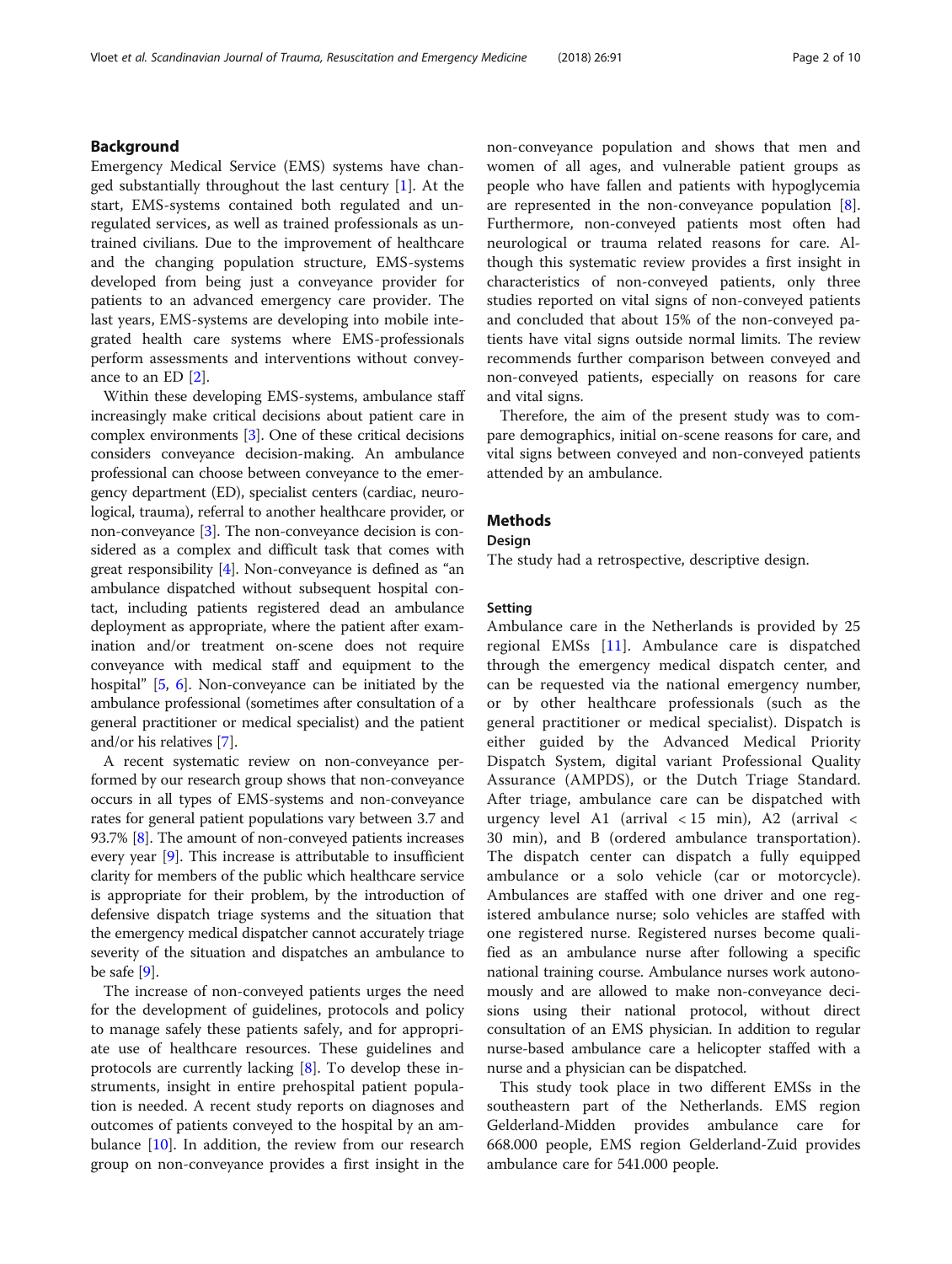# Data collection

Each ambulance run is stored in an EMS database and has an unique identification number. For this study all ambulance runs from both EMSs from 2016 where extracted. We included a whole year to prevent differences or discrepancies induced by specific months or season of the year [[12\]](#page-8-0). From this sample we excluded ambulance responses with (a) urgency level B, (b) without patient contact, (c) for patient transfer from a hospital to another hospital or discharge to another healthcare facility, and (d) patients who were resuscitated. Therefore, the definitive sample consisted of ambulance runs with A1 or A2 urgency level with either patient conveyance to the hospital or non-conveyance.

For each ambulance run in the definitive sample demographics, initial reasons for care, and vital functions or observational scales were collected. The demographic variables involved age, gender and geographical location. Geographic location was divided in five categories, based on home address per km<sup>2</sup>, from highly urban to highly rural. The variable initial reason for care consists of the 22 different chapters of the International Statistical Classification of Diseases and Related Health Problems 10th revision (ICD-10) [\[13](#page-9-0)]. Because the involved EMSs used different classification scales, pairs of two independent researchers (EvdL, JvS, VT, MvW) first converted the reasons for care from the ambulance run databases into the chapters from the ICD-10. An extra code was added for reasons for care that were not classifiable in the chapters of the ICD-10. The vital signs and observation scales involved 19 different variables based on the ABCDE-method, and were based on the national protocol which ambulance nurses in the Netherlands use to make their treatment and conveyance decisions [[14](#page-9-0)]. To determine which values were normal or abnormal, cut-off points based on the Dutch national protocol were used. Table [1](#page-3-0) shows the different variables with the corresponding cut-off points and codes. To assess the quality of the data, a random sample of 100 ambulance runs was checked on conversion and accurate cut-off points by two independent researchers. This quality check revealed no systematic errors. Refer to Table [1.](#page-3-0)

# Data analysis

Data were analyzed with SPSS version 24.0 descriptive techniques. To compare the variables between the conveyance group and the non-conveyance group  $x^2$ -tests, Cramer's V, and t-tests were performed. Statistical significance was set at  $p$ -value < 0.05. Results are presented in frequencies and cross-tabulation tables. For the initial reasons for care we reported the top ten ICD-chapters with the highest total incidence, as other groups were too small  $\left( < 1.0\% \right)$ .

# Results

In total, 54.797 ambulance runs met the inclusion criteria, of which 14.383/54.797 (26,2%) resulted in non-conveyance (Fig. [1\)](#page-5-0).

For 53.538/55.797 ambulance runs patient gender was available. As shown in Table [2,](#page-6-0) there was no significant difference in the proportion of men and women between conveyed an non-conveyed patients. Geographical location was available in 52.419 ambulance runs. The within-group distribution of location was comparable for the conveyance and non-conveyance group, with no patients in highly urban areas, and one third of the patients in urban, average urban and rural areas. The between-group distribution for the non-conveyance and non-conveyance group was significantly different, with the highest difference for the rural location (2.8%). The average age was significantly different between the non-conveyance and conveyance group: 48.5 (±26.4) years for the non-conveyance group, compared to  $60.7$  ( $\pm 22.2$ ) years for the conveyance group.

The most common reasons for care for the total group and the conveyance group could be classified into chapter-9 diseases of the circulatory system, chapter-19 injury, poisoning and certain other consequences of external causes, and chapter-10 diseases of the respiratory system (see Table [3.](#page-6-0) The most common reasons for care in the non-conveyance group could be classified into the chapter-9 diseases of the circulatory system, chapter-19 injury, poisoning and certain other consequences of external causes, and chapter-5 mental, behavioral and neurodevelopmental disorders. Between the non-conveyance and conveyance group, all differences were significant, except the difference for chapter-11 diseases of the digestive system.

For 50.402/54.797 (92.0%) of the patients data on vital functions/observation scales was available (see Table [4](#page-7-0)). Of these, 33.759 (67,0%) had one or more abnormal vital functions. For 38.802/40.414 (96.0%) of the conveyed patients vital functions were available, 26.958/38.802 (69,5%) had one or more abnormal vital functions/observation scales. For 11.600/14.383 (80.7%) of the non-conveyed patients vital functions were available, 6801/11.600 (58,6%) had one or more abnormal vital functions/observation scales. The total percentage abnormal vital functions/observation scales between the conveyance (69,5%) and non-conveyance group (58,6%) is significantly different at  $p = .000$  ( $\times^2$  =  $475,026, df = 1$ ).

Table [4](#page-7-0) shows that 15/17 vital functions/observation scale are significantly different between the conveyance and non-conveyance group. Of these 15, an obstructed airway (2.6% vs. 2.0%), too low respiratory rate (6.1% vs. 2.7%), too low  $CO_2$ -rate (84.1% vs. 67.0%), too low temperature (17.4% vs. 15.5%), and too low glucose level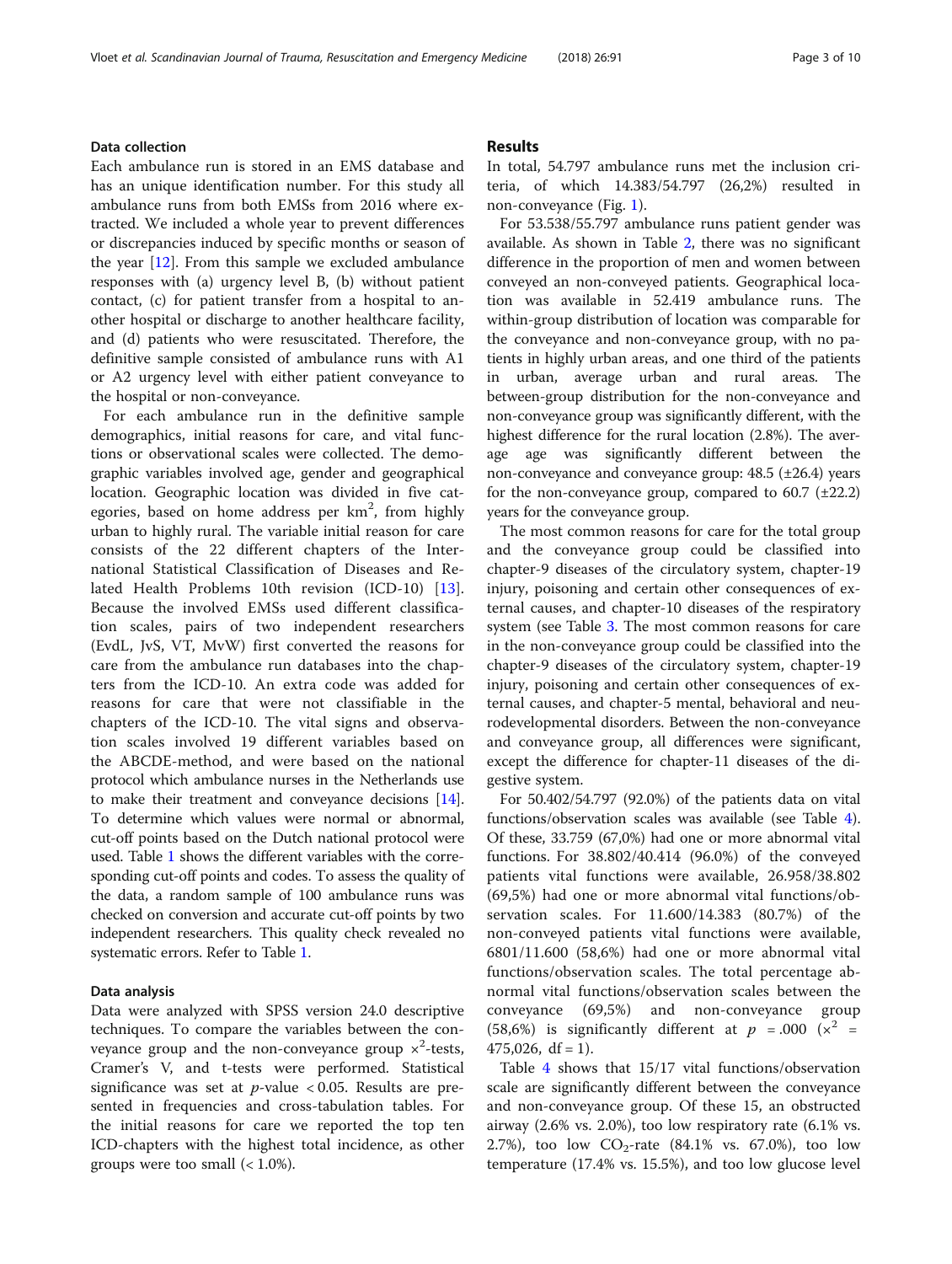# <span id="page-3-0"></span>Table 1 variables and cut-off points

| Variable                             | Cut-off point                                                           | Codes                                                                                                                                                                                                                                                                                                                                                                                                                                                                                                                                                                                                                                                                                                                                                                                                                                                                                                                                                                                                                                                                                                                                                                                                                                             |
|--------------------------------------|-------------------------------------------------------------------------|---------------------------------------------------------------------------------------------------------------------------------------------------------------------------------------------------------------------------------------------------------------------------------------------------------------------------------------------------------------------------------------------------------------------------------------------------------------------------------------------------------------------------------------------------------------------------------------------------------------------------------------------------------------------------------------------------------------------------------------------------------------------------------------------------------------------------------------------------------------------------------------------------------------------------------------------------------------------------------------------------------------------------------------------------------------------------------------------------------------------------------------------------------------------------------------------------------------------------------------------------|
| Demographics                         |                                                                         |                                                                                                                                                                                                                                                                                                                                                                                                                                                                                                                                                                                                                                                                                                                                                                                                                                                                                                                                                                                                                                                                                                                                                                                                                                                   |
| Age                                  | N/A                                                                     | Years                                                                                                                                                                                                                                                                                                                                                                                                                                                                                                                                                                                                                                                                                                                                                                                                                                                                                                                                                                                                                                                                                                                                                                                                                                             |
| Gender                               |                                                                         | 1. Male<br>2. Female                                                                                                                                                                                                                                                                                                                                                                                                                                                                                                                                                                                                                                                                                                                                                                                                                                                                                                                                                                                                                                                                                                                                                                                                                              |
| Geographical location                | N/A                                                                     | 1. Highly urban ( $\geq$ 2.500 home address per km <sup>2</sup> )<br>2. Urban (1.500-2.500 home address per $km2$ )<br>3. Average urban (1.000-1.500 home address per $km2$ )<br>4. Rural (500-1.000 home address per km <sup>2</sup> )<br>5. Highly rural ( $\leq$ 500 home address per km <sup>2</sup> )                                                                                                                                                                                                                                                                                                                                                                                                                                                                                                                                                                                                                                                                                                                                                                                                                                                                                                                                        |
| Initial diagnosis                    |                                                                         |                                                                                                                                                                                                                                                                                                                                                                                                                                                                                                                                                                                                                                                                                                                                                                                                                                                                                                                                                                                                                                                                                                                                                                                                                                                   |
| $ICD-10$                             |                                                                         | 1. Certain infectious and parasitic diseases<br>2. Neoplasms<br>3. Diseases of the blood and blood-forming organs<br>and certain disorders involving the immune mechanism<br>4. Endocrine, nutritional and metabolic diseases<br>5. Mental, Behavioral and Neurodevelopmental disorders<br>6. Diseases of the nervous system<br>7. Diseases of the eye and adnexa<br>8. Diseases of the ear and mastoid process<br>9. Diseases of the circulatory system<br>10. Diseases of the respiratory system<br>11. Diseases of the digestive system<br>12. Diseases of the skin and subcutaneous tissue<br>13. Diseases of the musculoskeletal system and connective<br>tissue<br>14. Diseases of the genitourinary system<br>15. Pregnancy, childbirth and the puerperium<br>16. Certain conditions originating in the perinatal period<br>17. Congenital malformations, deformations and<br>chromosomal abnormalities<br>18. Symptoms, signs and abnormal clinical and laboratory<br>findings, not elsewhere classified<br>19. Injury, poisoning and certain other consequences of<br>external causes<br>20. External causes of morbidity<br>21. Factors influencing health status and contact with<br>health services<br>22. Codes for special purposes |
|                                      |                                                                         | 23. Other/non classifiable                                                                                                                                                                                                                                                                                                                                                                                                                                                                                                                                                                                                                                                                                                                                                                                                                                                                                                                                                                                                                                                                                                                                                                                                                        |
| Vital functions & observation scales |                                                                         |                                                                                                                                                                                                                                                                                                                                                                                                                                                                                                                                                                                                                                                                                                                                                                                                                                                                                                                                                                                                                                                                                                                                                                                                                                                   |
| Airway                               | 1. Airway obstructed<br>2. Airway free                                  | 1. Abnormal<br>2. Normal                                                                                                                                                                                                                                                                                                                                                                                                                                                                                                                                                                                                                                                                                                                                                                                                                                                                                                                                                                                                                                                                                                                                                                                                                          |
| Breathing                            | 1. Insufficient breathing<br>2. Sufficient breathing                    | 1. Abnormal<br>2. Normal                                                                                                                                                                                                                                                                                                                                                                                                                                                                                                                                                                                                                                                                                                                                                                                                                                                                                                                                                                                                                                                                                                                                                                                                                          |
| Respiratory rate (/min.)             | Adults (> 12 years)<br>$1. < 12/min$ .<br>2. 12-20/min.<br>3. > 20/min. | 1. Abnormal (too low)<br>2. Normal<br>3. Abnormal (too high)                                                                                                                                                                                                                                                                                                                                                                                                                                                                                                                                                                                                                                                                                                                                                                                                                                                                                                                                                                                                                                                                                                                                                                                      |
|                                      | Children $<$ 1 year<br>$1. < 30$ min.<br>2. 30-40/min.<br>3. > 40/min.  | 1. Abnormal (too low)<br>2. Normal<br>3. Abnormal (too high)                                                                                                                                                                                                                                                                                                                                                                                                                                                                                                                                                                                                                                                                                                                                                                                                                                                                                                                                                                                                                                                                                                                                                                                      |
|                                      | Children 1-2 years<br>$1. < 25$ min.<br>2. 25-30/min.<br>3. > 30/min.   | 1. Abnormal (too low)<br>2. Normal<br>3. Abnormal (too high)                                                                                                                                                                                                                                                                                                                                                                                                                                                                                                                                                                                                                                                                                                                                                                                                                                                                                                                                                                                                                                                                                                                                                                                      |
|                                      | Children 3-5 years<br>$1. < 25$ min.<br>2. 25-30/min.<br>3. > 30/min.   | 1. Abnormal (too low)<br>2. Normal<br>3. Abnormal (too high)                                                                                                                                                                                                                                                                                                                                                                                                                                                                                                                                                                                                                                                                                                                                                                                                                                                                                                                                                                                                                                                                                                                                                                                      |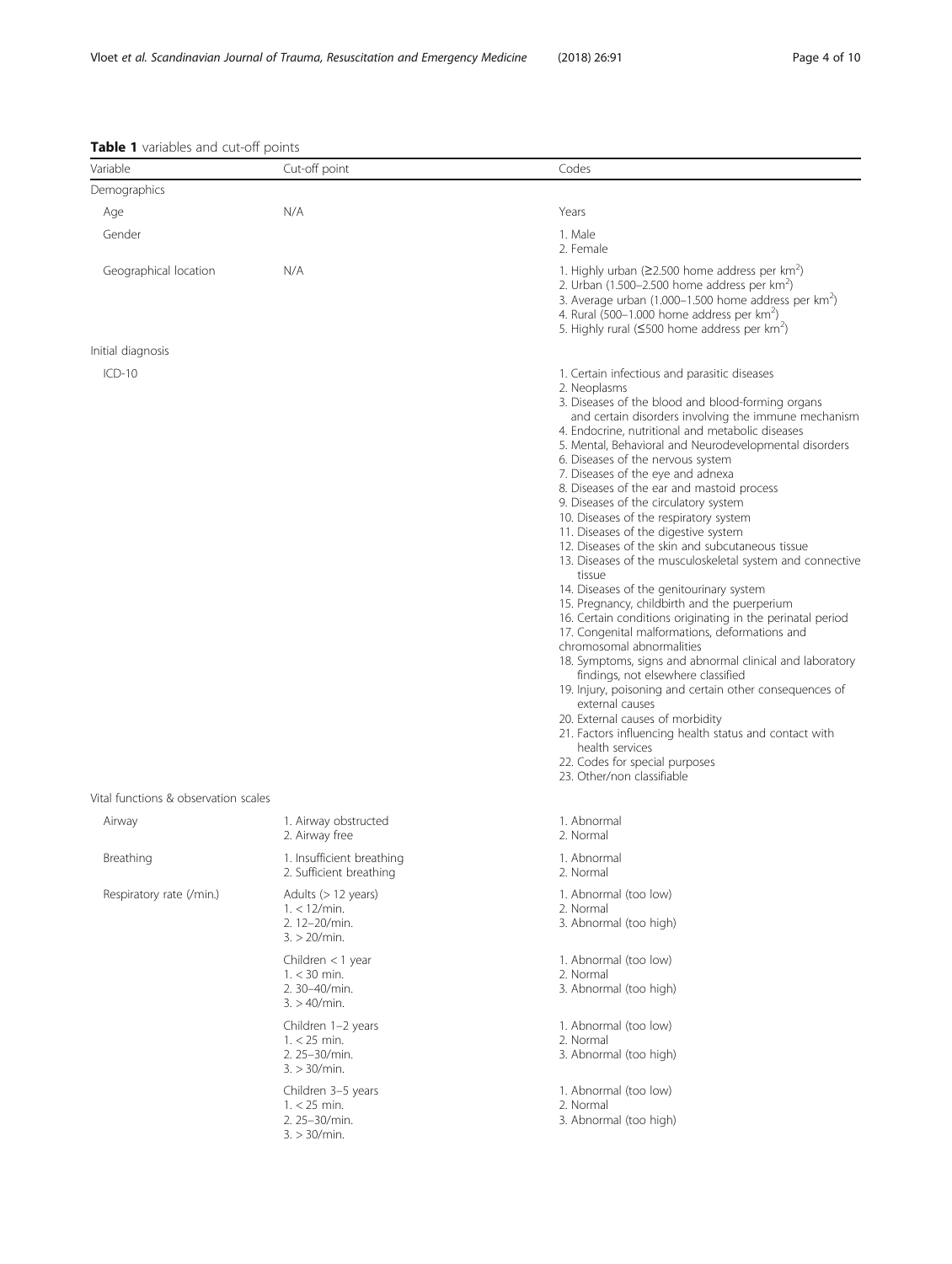| <b>Table 1</b> variables and cut-off points (Continued) |                                                                             |                                                              |
|---------------------------------------------------------|-----------------------------------------------------------------------------|--------------------------------------------------------------|
| Variable                                                | Cut-off point                                                               | Codes                                                        |
|                                                         | Children 6-12 years<br>$1. < 20$ min.<br>2. 20-25/min.<br>3. > 25/min.      | 1. Abnormal (too low)<br>2. Normal<br>3. Abnormal (too high) |
|                                                         | Children $<$ 1 year<br>$1. < 30$ min.<br>2. 30-40/min.<br>$3. > 40$ /min.   | 1. Abnormal (too low)<br>2. Normal<br>3. Abnormal (too high) |
| Oxygen saturation (%)                                   | $1. < 96\%$<br>2.96-100%                                                    | 1. Abnormal (too low)<br>2. Normal                           |
| Carbon dioxide level (kPa)                              | $1. < 4.5$ kPa<br>2. 4,5 kPa – 6,0 kPa<br>$3. > 6,0$ kPa                    | 1. Abnormal (too low)<br>2. Normal<br>3. Abnormal (too high) |
| Circulation                                             | 1. Insufficient<br>2. Sufficient                                            | 1. Abnormal<br>2. Normal                                     |
| Heart rate (/min.)                                      | Adults $($ 12 years)<br>1. < 60/min.<br>2.60-100/min.<br>3. > 100/min.      | 1. Abnormal (too low)<br>2. Normal<br>3. Abnormal (too high) |
|                                                         | Children $<$ 1 year<br>$1. < 110$ /min.<br>2. 110-160/min.<br>3. > 160/min. | 1. Abnormal (too low)<br>2. Normal<br>3. Abnormal (too high) |
|                                                         | Children 1-2 years<br>1. < 100/min<br>2. 100-150/min.<br>3. > 150/min.      | 1. Abnormal (too low)<br>2. Normal<br>3. Abnormal (too high) |
|                                                         | Children 3-5 years<br>1. < 95/min.<br>2. 95-140/min.<br>$3. > 140$ /min.    | 1. Abnormal (too low)<br>2. Normal<br>3. Abnormal (too high) |
|                                                         | Children 6-12 years<br>1. < 80/min.<br>2.80-120/min.<br>$3. > 120$ /min.    | 1. Abnormal (too low)<br>2. Normal<br>3. Abnormal (too high) |
| Systolic blood pressure (mmHg)                          | Adults $($ 12 years)<br>$1. < 90$ mmHg<br>2.90-160 mmHg<br>$3. > 160$ mmHq  | 1. Abnormal (too low)<br>2. Normal<br>3. Abnormal (too high) |
|                                                         | Children $<$ 1 year<br>$1. < 70$ mmHg<br>2.70-90 mmHq<br>$3. > 90$ mmHg     | 1. Abnormal (too low)<br>2. Normal<br>3. Abnormal (too high) |
|                                                         | Children 1-2 years<br>$1 < 80$ mmHq<br>2.80-95 mmHg<br>$3. > 95$ mmHq       | 1. Abnormal (too low)<br>2. Normal<br>3. Abnormal (too high) |
|                                                         | Children 3-5 years<br>$1 < 80$ mmHq<br>2.80-100 mmHg<br>$3. > 100$ mmHq     | 1. Abnormal (too low)<br>2. Normal<br>3. Abnormal (too high) |
|                                                         | Children 6-12 years<br>$1 < 90$ mmHq<br>2.90-110 mmHg<br>$3. > 110$ mmHg    | 1. Abnormal (too low)<br>2. Normal<br>3. Abnormal (too high) |
| Temperature (°C)                                        | $1. < 36,1$ °C<br>2. 36,1-38,0 °C<br>$3. > 38,0$ °C                         | 1. Abnormal (to low)<br>2. Normal<br>3. Abnormal (too high)  |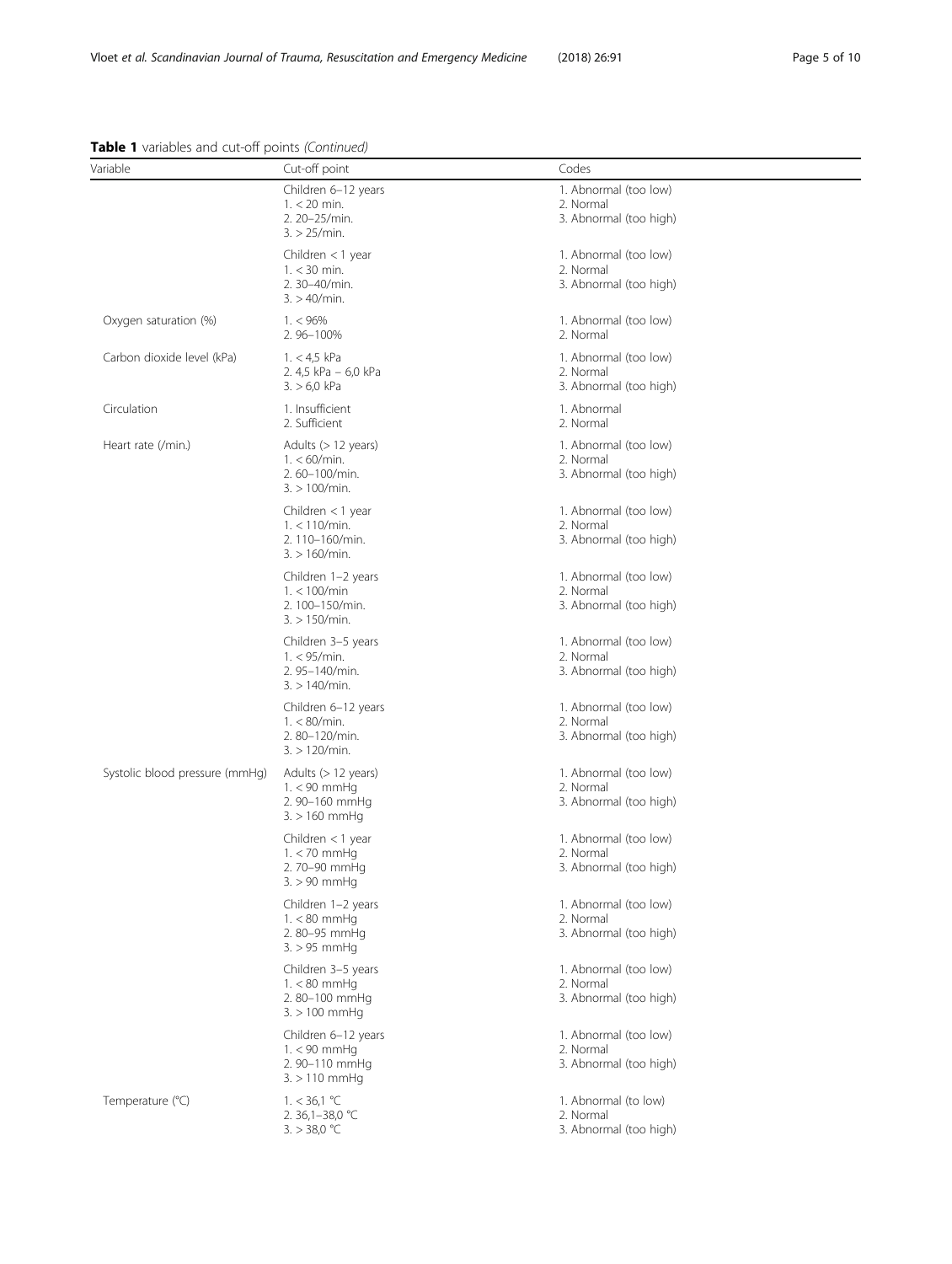| Variable                     | Cut-off point                                                          | Codes                                                        |
|------------------------------|------------------------------------------------------------------------|--------------------------------------------------------------|
| Glasgow Coma Scale (EMV)     | 1. $EMV < 15$<br>2. EMV 15                                             | 1. Abnormal<br>2. Normal                                     |
| <b>AVPU Scale</b>            | 1. One of the following: Verbal, Unresponsive, Pain<br>2. Alert        | 1. Abnormal<br>2. Normal                                     |
| Pupillary response           | 1. Unequal and non-reactive to light<br>2. Equal And Reactive to Light | 1. Abnormal<br>2. Normal                                     |
| Blood glucose level          | $1. < 3.5$ mmol/L.<br>2. 3,5-14,0 mmol/L.<br>$3. > 14.0$ mmol/L.       | 1. Abnormal (too low)<br>2. Normal<br>3. Abnormal (too high) |
| Disability                   | 1. Episode of unconsciousness<br>2. Conscious                          | 1. Abnormal<br>2. Normal                                     |
| Revised Trauma Score (RTS)   | Adults $($ 12 years)<br>1. < 12<br>2.12                                | 1. Abnormal (too low)<br>2. Normal                           |
| Pediatric Trauma Score (PTS) | Children $(< 12$ years)<br>1. < 12<br>2.12                             | 1. Abnormal (too low)<br>2. Normal                           |
| Pain (NRS)                   | 1. NRS 4-10<br>2. NRS 0-3                                              | 1. Abnormal<br>2. Normal                                     |
| Sinus rhythm                 | 1. Not present<br>2. Present                                           | 1. Abnormal<br>2. Normal                                     |

<span id="page-5-0"></span>Table 1 variables and cut-off points (Continued)

(6.8% vs. 1.6%), all were significantly more prevalent in the non-conveyance group than in the conveyance group. Of the vital functions/observation scales that were significantly more prevalent in the conveyance group than in the non-conveyance group, the pain score (28.7% vs. 59.9%), oxygen saturation < 96% (11.3% vs. 30.9%), and too high temperature (13.3% vs. 26.0%) showed the biggest differences.

# **Discussion**

This study compared demographics, initial on-scene reasons for care, and vital signs between conveyed and non-conveyed patients attended by an ambulance. The results showed that non-conveyed patients are younger, are more likely to be in (highly) rural areas, more often have reasons for care related to mental, behavioral and neurodevelopmental disorders (ICS-10 chapter 5), and more than half of these patients have at least one abnormal vital function/observation scale.

As for demographics, there was no significant difference in gender between conveyed and non-conveyed patients. This is congruent with a recent systematic review on non-conveyance [\[8](#page-8-0)]. Possibly, our result can be explained by the demographic composition of the Netherlands where gender is equally distributed. As for age, the non-conveyance group has a significant lower age compared to the conveyance group, this is comparable with previous research [[15](#page-9-0), [16](#page-9-0)]. Possibly, this can be explained by the holistic assessment of the patient, where not only the medical condition is taking into account, but also the

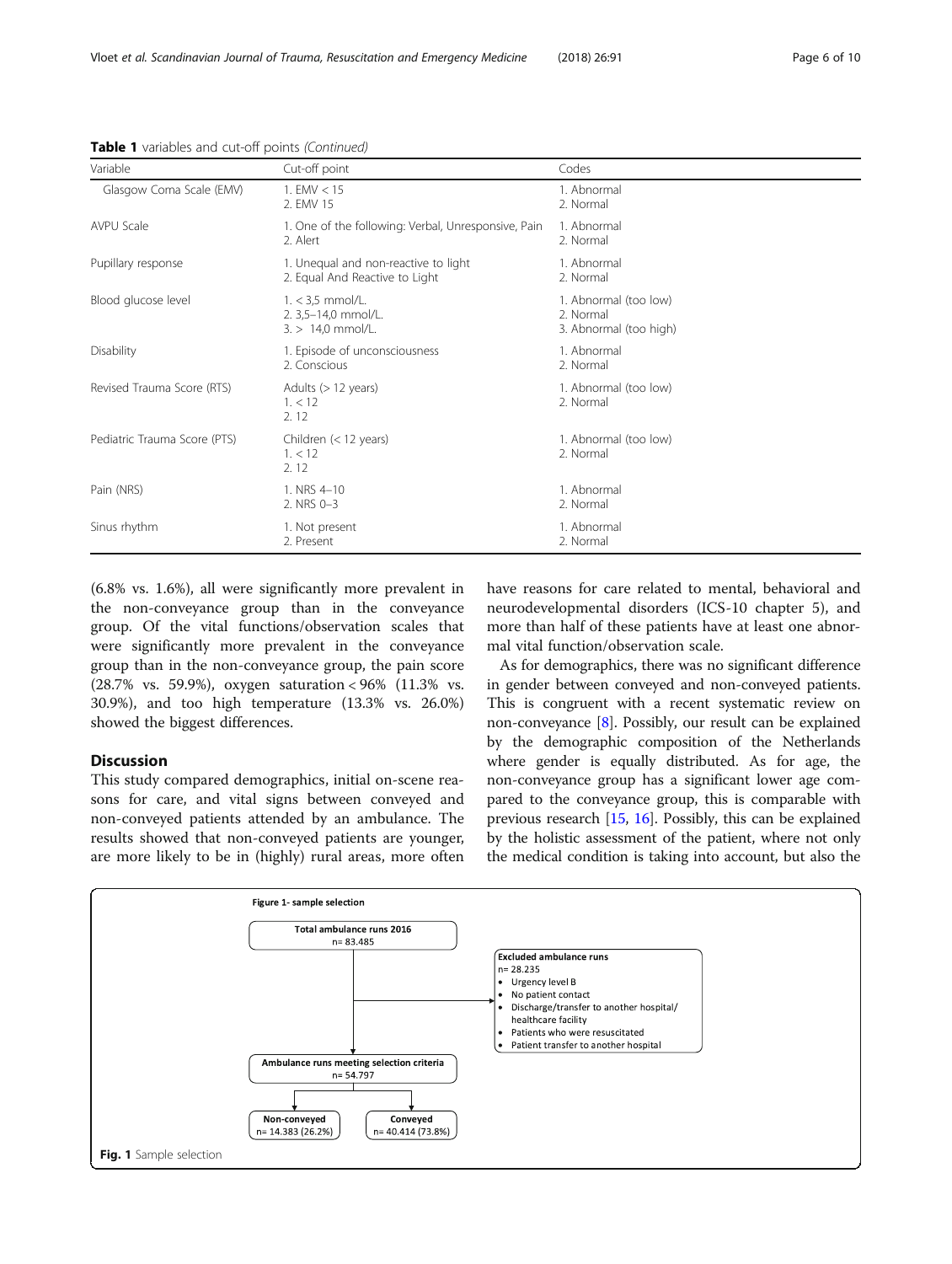| Variable                                                     | Total        | Non-conveyance    | Conveyance        | Difference | $p$ -value |
|--------------------------------------------------------------|--------------|-------------------|-------------------|------------|------------|
| Gender n (%)                                                 | 53,538       | 13,162            | 40,376            |            |            |
| Male                                                         | 26,866       | 6642 (50.5)       | 20,224 (50.0)     | $+0.5$     | .456       |
| Female                                                       | 26,672       | 6520 (49.5)       | 20,152 (50.0)     | $-0.5$     |            |
| Geographical location                                        | 52,419       | 12,321            | 40,098            |            |            |
| Highly urban ( $\geq$ 2.500 home addresses/km <sup>2</sup> ) | 0            |                   |                   |            |            |
| Urban $(1.500-2.500$ home addresses/km <sup>2</sup> )        | 14,105       | 3230 (26.2)       | 10,875 (27.1)     | $-0.9$     | .000       |
| Average urban (1.000-1.500 home addresses/km <sup>2</sup> )  | 14,734       | 3468 (28.1)       | 11,266 (28.1)     | 0.0        |            |
| Rural (500-1.000 home addresses/ $km^2$ )                    | 13,289       | 2856 (23.2)       | 10,433 (26.0)     | $-2.8$     |            |
| Highly rural ( $<$ 500 home addresses/km <sup>2</sup> )      | 4233         | 826 (6.7)         | 3407 (8.5)        | $-1.8$     |            |
| Age years $(\pm SD)$                                         | 57.7 (±23.9) | 48.5 $(\pm 26.4)$ | $60.7 (\pm 22.2)$ | 12.2       | .000       |

<span id="page-6-0"></span>Table 2 Demographic characteristics

coping ability [\[15](#page-9-0)]. Also, older patients might call an ambulance for an acute exacerbation of a chronic disease [[10](#page-8-0)]. Compared to conveyed patients, there are less non-conveyed patients in the rural and highly rural areas. This result is comparable with findings of the previous systematic review [\[8\]](#page-8-0). This might be due to the lack of alternative healthcare facilities in these areas, that limits referral options for ambulance staff. Another explanation might be that people in (highly) rural areas have different socioeconomic characteristics and therefore are less likely to call for medical help [\[17\]](#page-9-0).

Our study shows a variety of initial reasons for care in the prehospital patient population. Around 40% of the reasons for care for the total group and conveyance group could be classified into chapter-9 diseases of the circulatory system and chapter-19 injury, poisoning and certain other consequences of external causes. This is comparable with a recent study [\[10](#page-8-0)]. The non-conveyance population shows a wide variation of on-scene reasons for care comparable with a recent study  $[18]$  $[18]$ . Comparing on-scene reasons for care from ambulance nurses, there a significantly more patients with mental, behavioral and neurodevelopmental disorders (chapter-5) in the non-conveyance group compared to the conveyance group. Literature shows contrasting results, with studies reporting 9.0–19.1% psychiatry or alcohol/drugs abuse reasons for care in the non-conveyance group [[15](#page-9-0), [16](#page-9-0), [18\]](#page-9-0), and another study reporting that patients with psychiatric reasons for care were more likely to be conveyed [[19](#page-9-0)]. These patients represent a vulnerable patient group in which it can be questioned if ambulance care is the most appropriate [[20](#page-9-0)], and if ambulance staff currently have the competencies to manage patients with psychological and social problems. Our results indicate that the development of guidelines and alternative care options for these patients is needed, for instance mental health acute assessment teams [[21\]](#page-9-0).

```
Table 3 Initial diagnosis
```

| Variable                                                                                                | Total<br>$(n = 54.797)$ (%) | Non-conveyance<br>$(n = 14.383)$ | Conveyance<br>$(n = 40.414)$ | Difference | $p$ -value |
|---------------------------------------------------------------------------------------------------------|-----------------------------|----------------------------------|------------------------------|------------|------------|
| Chapter                                                                                                 |                             |                                  |                              |            |            |
| Diseases of the circulatory system (Chapter 9)                                                          | 13,671 (24.9)               | 2732 (19.0)                      | 10,939 (27.1)                | $-8.1$     | .000       |
| Injury, poisoning and certain other consequences<br>of external causes (Chapter 19)                     | 7410 (13.5)                 | 1753 (12.2)                      | 5657 (14.0)                  | $-1.8$     | .000       |
| Diseases of the respiratory system (Chapter 10)                                                         | 3598 (6.6)                  | 198 (1.4)                        | 3400 (8.4)                   | $-7.0$     | .000       |
| Other/non classifiable                                                                                  | 3547 (6.5)                  | 1088 (7.6)                       | 2459 (6.1)                   | $+1.5$     | .000       |
| Symptoms, signs and abnormal clinical and laboratory<br>findings, not elsewhere classified (Chapter 18) | 2443 (4.5)                  | 473 (3.3)                        | 1970 (4.9)                   | $-1.6$     | .000       |
| Diseases of the nervous system (Chapter 6)                                                              | 1988 (3.6)                  | 439 (3.1)                        | 1549 (3.8)                   | $-0.7$     | .000       |
| Diseases of the digestive system (Chapter 11)                                                           | 1756 (3.2)                  | 449 (3.1)                        | 1307 (3.2)                   | $-0.1$     | .525       |
| Certain infectious and parasitic diseases (Chapter 1)                                                   | 1661(3.0)                   | 140(1.0)                         | 1521 (3.8)                   | $-2.8$     | .000       |
| Mental, Behavioral and Neurodevelopmental disorders<br>(Chapter 5)                                      | 1358(2.5)                   | 738 (5.1)                        | 620(1.5)                     | $+3.6$     | .000       |
| Diseases of the skin and subcutaneous tissue<br>(Chapter 12)                                            | 699 (1.3)                   | 275 (1.9)                        | 424 (1.0)                    | $+0.9$     | .000       |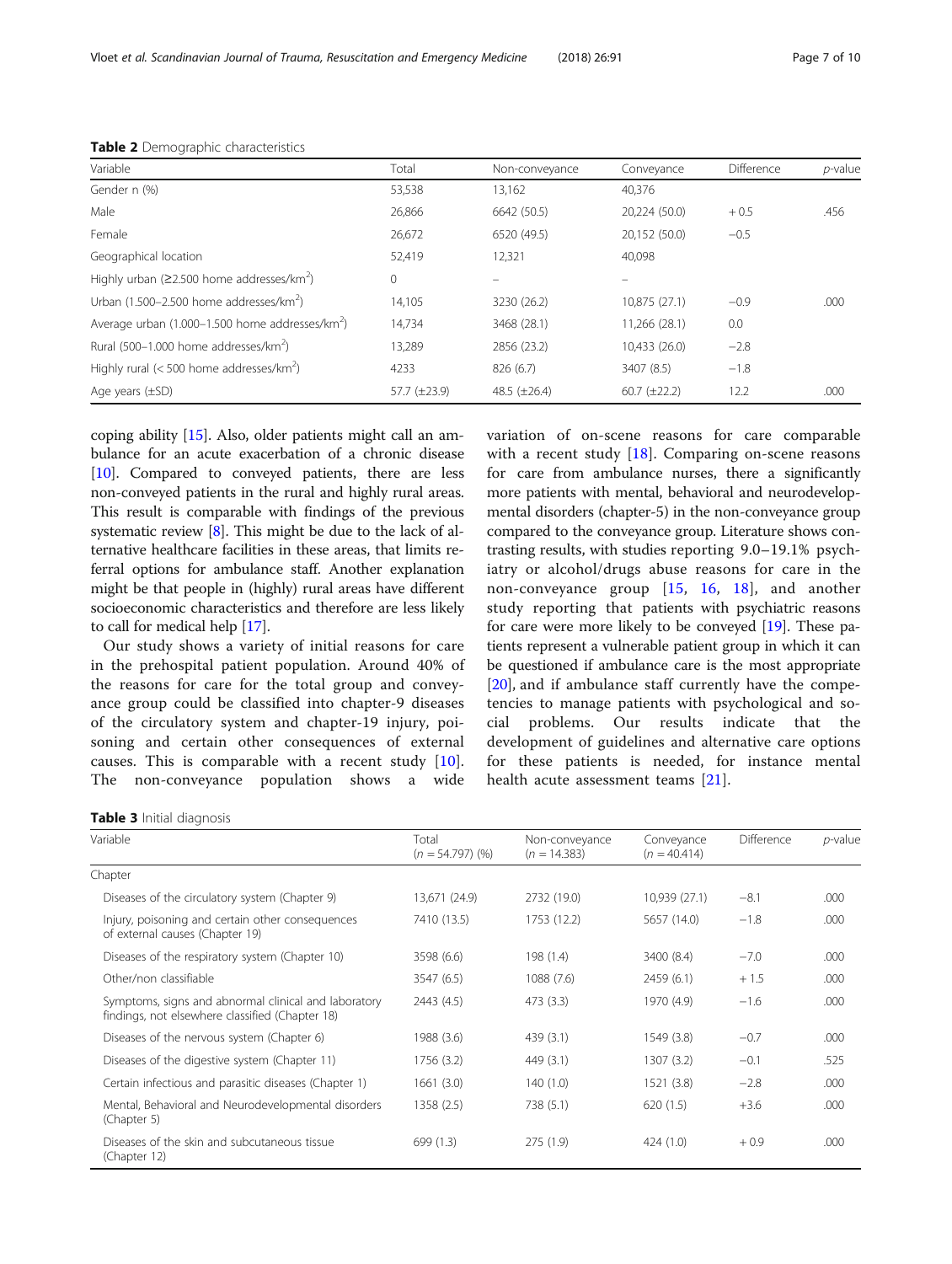| Variable                      | Total group<br>Abnormal/registered (%) | Non-conveyance group<br>Abnormal/registered (%) | Conveyance group<br>Abnormal/registered (%) | Difference | p-value |
|-------------------------------|----------------------------------------|-------------------------------------------------|---------------------------------------------|------------|---------|
| Obstructed airway             | 953/45069 (1.7)                        | 274/10683 (2.6)                                 | 679/34386 (2.0)                             | $+0.6$     | .000    |
| Insufficient breathing        | 3955/44029 (7.2)                       | 523/10482 (5.0)                                 | 3432/33547 (10.2)                           | $-5.2$     | .000    |
| Respiratory rate              |                                        |                                                 |                                             |            | .000    |
| Too low                       | 1133/32974 (2.1)                       | 443/7214 (6.1)                                  | 690/25760 (2.7)                             | $+3.4$     |         |
| Too high                      | 7540/32974 (13.8)                      | 1069/7214 (14.8)                                | 6471 (25.1)                                 | $-10.3$    |         |
| Oxygen saturation < 96%       | 11,246/41699 (20.5)                    | 943/8382 (11.3)                                 | 10,303/33317 (30.9)                         | $-19.6$    | .000    |
| Carbon dioxide level          |                                        |                                                 |                                             |            | .000    |
| Too low                       | 447/614 (72.8)                         | 175/208 (84.1)                                  | 272 /406 (67.0)                             | $+14.1$    |         |
| Too high                      | 24/614 (3.9)                           | 4/208(1.9)                                      | 20/406 (4.9)                                | $-3.0$     |         |
| Insufficient circulation      | 2332/41280 (5.6)                       | 370/9924 (3.7)                                  | 1962/31356 (6.3)                            | $-2.6$     | .000    |
| Heart rate                    |                                        |                                                 |                                             |            | .000    |
| Too low                       | 2631/46292 (5.7)                       | 517/9814 (5.3)                                  | 2114/36478 (5.8)                            | $-0.5$     |         |
| Too high                      | 9759/46292 (21.1)                      | 1231/9814 (12.5)                                | 8528/36478 (23.4)                           | $-10.9$    |         |
| Systolic blood pressure       |                                        |                                                 |                                             |            | .000    |
| Too low                       | 1266/41842 (3.0)                       | 172/8092 (2.1)                                  | 1094/33750 (3.2)                            | $-1.1$     |         |
| Too high                      | 9750/41842 (23.3)                      | 1379/8092 (17.0)                                | 8371/33750 (24.8)                           | $-7.8$     |         |
| Temperature                   |                                        |                                                 |                                             |            | .000    |
| Too low                       | 1764/11106 (15.9)                      | 411/2364 (17.4)                                 | 1353/8742 (15.5)                            | $+1.9$     |         |
| Too high                      | 2592/11106 (23.3)                      | 315/2364 (13.3)                                 | 2277/8742 (26.0)                            | $-12.7$    |         |
| Glasgow Coma Scale (EMV) < 15 | 5106/44657 (11.4)                      | 870/9794 (8.9)                                  | 4236/34863 (12.2)                           | $-3.3$     | .000    |
| Abnormal AVPU scale           | 3927/39889 (9.8)                       | 826/9658 (8.6)                                  | 3101/30231 (10.3)                           | $-1.7$     | .000    |
| Abnormal pupillary response   | 363/23502 (1.5)                        | 80/5919 (1.4)                                   | 283/17583 (1.6)                             | $-0.2$     | .181    |
| Blood glucose level           |                                        |                                                 |                                             |            | .000    |
| Too low                       | 494/18646 (2.6)                        | 251/3683 (6.8)                                  | 243/14963 (1.6)                             | $+5.2$     |         |
| Too high                      | 3735/18646 (20.0)                      | 533/3683 (14.5)                                 | 3202/14963 (21.4)                           | $-6.9$     |         |
| Abnormal disability           | 1411/4648 (30.4)                       | 327/1270 (25.7)                                 | 1084/3378 (32.1)                            | $-6.4$     | .000    |
| RTS/PTS < 12                  | 4180/25367 (16.5)                      | 491/5237 (9.4)                                  | 3689/20130 (18.3)                           | $-8.9$     | .000    |
| Pain score (NRS) $>$ 3        | 3706/6640 (55.8)                       | 251/876 (28.7)                                  | 3455/5764 (59.9)                            | $-31.2$    | .000    |
| Non-sinus rhythm              | 20,553/39458 (52.1)                    | 4743/9240 (51.3)                                | 15,810/30218 (52.3)                         | $-1.0$     | .098    |

<span id="page-7-0"></span>Table 4 Abnormal vital functions/observation scales

Our results show that 58.6% of the patients in the non-conveyance group had at least one abnormal vital function/observation scale. This percentage is high compared to previous research [[8\]](#page-8-0). Possible explanations are that abnormal values can be related (for instance, respiratory rate and  $O_2$ -saturation), might be present in medical history (too high systolic blood pressure), or can be treated on-scene. For instance, hypoglycemia often can be safely treated on-scene without medical follow-up [[22](#page-9-0)], whereas hyperglycemia comes with other risks or is a symptom of other medical conditions. Another reason might be poor registration on vital functions and observation scales for non-conveyance ambulance runs. The poor registration on non-conveyance ambulance runs is recognized in literature [[6\]](#page-8-0). This might be caused by the fact that in case of non-conveyance situations with normal vital signs and observation scales these data are not registered on the ambulance run records. However, from the perspectives of medicolegal and continuity of care, these data should be registered.

Furthermore, there is a significant difference on Airway, Breathing, Circulation, and Disability between the non-conveyance and conveyance group. Abnormal values for Breathing and Circulation seem an indication for conveyance, with a contrast for a too low respiratory rate which is more prevalent in the non-conveyance group. Although most vital functions/observation scales are significantly different between the conveyance and non-conveyance group, abnormal vital functions/observation scales are also present in the non-conveyance group. This indicates that vital functions/observation scale cannot be used alone to make a non-conveyance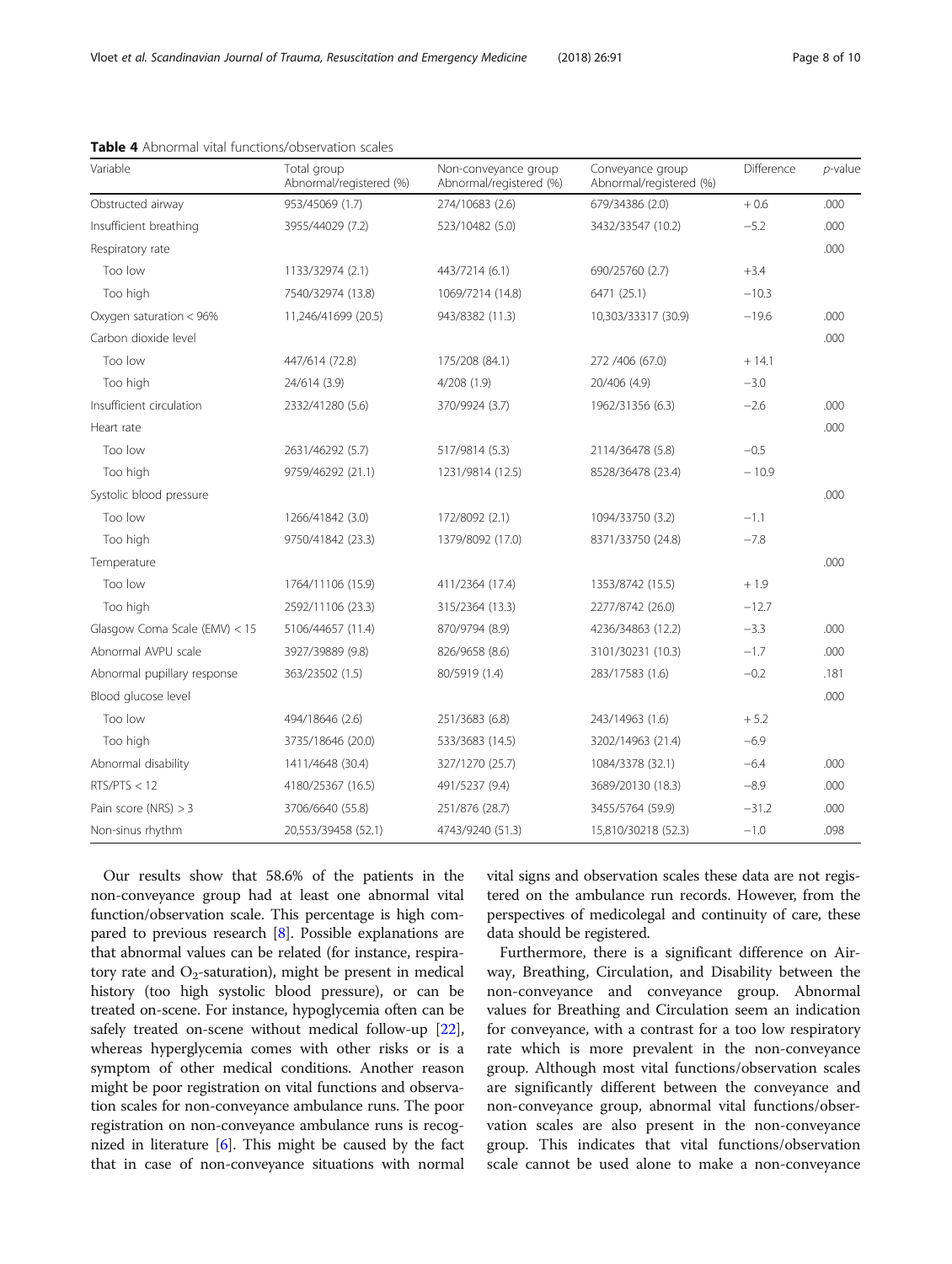<span id="page-8-0"></span>decision, and that additional decision rules should be incorporated in the current non-conveyance protocols. The non-conveyance decision is multifactorial and complex [8, [23\]](#page-9-0) and has influences from the patient and his relatives, the professional, the healthcare system, and supportive tools. For ambulance staff, this might require additional competences and training [4, [24\]](#page-9-0).

# Limitations

The first limitation is that, due to random suboptimal registration of demographic characteristics, initial reasons for care and vital functions we had missing data on all variables. Missing data in non-conveyance studies has been described earlier [\[18\]](#page-9-0). Secondly, our study did not compare patient outcomes and follow-up care between conveyed and non-conveyed patients as this information is not registered on the ambulance run sheet. Although these outcomes are not present for our study population, both EMS regions use the non-conveyance quality indicator 'the percentage of renewed ambulance contact within 24 hours after non-conveyance'. For 2016 these percentages were 0,29% (EMS region Gelderland-Zuid) and 0,45% (EMS region Gelderland-Midden), which indicates safe non-conveyance care in both regions. A possible third limitation concerns the use of the ICD-10 classification system. Although widely accepted, it is not primary developed for prehospital care. Finally, this study was conducted in the Netherlands with a specific EMS-system where ambulance referral to the ED, general practitioner or medical specialist are options. This might limit the possibility to generalize our results to other healthcare systems.

# Conclusion

This study shows that non-conveyed patients have significantly different demographical characteristics, initial reasons for care and vital functions/observation scales compared to conveyed patients. Non-conveyed patients are younger, and there are less non-conveyed patients in the rural and highly rural areas. There is a variety of initial reasons for care in the entire prehospital patient population. Common reasons for care in the conveyance and non-conveyance group are related to diseases of the circulatory system (chapter-9) and injury, poising and other consequences of external causes (chapter-19). In contrast, there a significantly more patients with mental, behavioral and neurodevelopmental disorders in the non-conveyance group. The conveyed group more often has one or more abnormal vital functions than the non-conveyance group.

# Funding

There was no funding body involved.

#### Availability of data and materials

The datasets generated and/or analysed during the current study are not publicly available due to patient privacy.

# Authors' contributions

Study design (LV, AdK, PvG, RE). Data collection (LV, AdK, EvdL, JvS, VT, MvW, PvG, RE). Data-analysis (LV, AdK, EvdL, JvS, VT, MvW, PvG, RE). Manuscript preparation (LV, AdK, EvdL, JvS, VT, MvW, PvG, RE). All authors read and approved the final manuscript.

# Ethics approval and consent to participate

Not applicable.

# Consent for publication

Not applicable.

# Competing interests

The authors declare that they have no competing interests.

# Publisher's Note

Springer Nature remains neutral with regard to jurisdictional claims in published maps and institutional affiliations.

#### Author details

<sup>1</sup> Faculty of Health and Social Studies, Research Department of Emergency and Critical Care, HAN University of Applied Sciences, PO Box 6960, 6503 Nijmegen, GL, The Netherlands. <sup>2</sup>Radboud Institute for Health Sciences IC Healthcare, Radboud University Medical Center, Nijmegen, The Netherlands. <sup>3</sup>Regional Emergency Medical Service Veiligheidsregio Gelderland-Midden, Arnhem, The Netherlands. <sup>4</sup>Regional Emergency Medical Service Veiligheidsregio Gelderland-Zuid, Nijmegen, The Netherlands.

# Received: 9 May 2018 Accepted: 9 October 2018 Published online: 29 October 2018

#### References

- 1. Shah MN. The formation of the emergency medical services system. Am J Public Health. 2006;96:414–23.
- 2. Choi BY, Blumberg C, Williams K. Mobile integrated health care and community paramedicine: an emerging emergency medical services concept. Ann Emerg Med. 2016;67:361–6.
- 3. O'Hara R, Johnson M, Siriwardena AN, Weyman A, Turner J, Shaw D, Mortimer P, Newman C, Hirst E, Storey M, Mason S, Quinn T, Shewan J. A qualitative study of systemic influences on paramedic decision making: care transitions and patient safety. J Health Serv Res Policy. 2015;20:45–53.
- 4. Hoglund E, Schroder A, Moller M, Andersson-Hagiwara M, Ohlsson-Nevo E. The ambulance nurse experiences of non-conveying patients. J Clin Nurs. 2018;00: 1–10. [https://doi.org/10.1111/jocn.14626.](https://doi.org/10.1111/jocn.14626)
- 5. Ambulances-in-zicht 2015. Ambulances-in-zicht 2015 2017
- 6. Larsen T, Bendtsen M, Søvsø M, Lindskou T, Hansen P, Jensen F, Holdgaard H, Stegger J, Christensen E. Treat-and-release EMS patients in the North Denmark region: identification and vital signs. BMJ Open. 2017;7:A13.
- 7. Cone DC, Kim DT, Davidson SJ. Patient-initiated refusals of prehospital care: ambulance call report documentation, patient outcome, and on-line medical command. Prehosp Disaster Med. 1995;10:3–9.
- 8. Ebben RHA, Vloet LCM, Speijers RF, Tonjes NW, Loef J, Pelgrim T, Hoogeveen M, Berben SAA. A patient-safety and professional perspective on non-conveyance in ambulance care: a systematic review. Scand J Trauma Resusc Emerg Med. 2017;25:71.
- 9. Verhage V, Tuinstra J, Baller R. Ambulanceritten zonder vervoer van een patiënt. Een verkennende studie naar het ontstaan van eerste hulp geen vervoer ritten Tijdschrift voor sociale geneeskunde. 2014;92:119–24.
- 10. Christensen EF, Larsen TM, Jensen FB, Bendtsen MD, Hansen PA, Johnsen SP, Christiansen CF. Diagnosis and mortality in prehospital emergency patients transported to hospital: a population-based and registry-based cohort study. BMJ Open 2016. 2016;6:e011558. [https://doi.org/10.1136/](https://doi.org/10.1136/bmjopen-2016-011558) [bmjopen-2016-011558.](https://doi.org/10.1136/bmjopen-2016-011558)
- 11. Bloemhoff A, Schoonhoven L, de Kreek AJ, van Grunsven PM, Laurant MG, Berben SA. Solo emergency care by a physician assistant versus an ambulance nurse: a cross-sectional document study. Scand J Trauma Resusc Emerg Med. 2016;24:86. [https://doi.org/10.1186/s13049-016-0279-3.](https://doi.org/10.1186/s13049-016-0279-3)
- 12. Moller TP, Ersboll AK, Tolstrup JS, Ostergaard D, Viereck S, Overton J, Folke F, Lippert F. Why and when citizens call for emergency help: an observational study of 211,193 medical emergency calls. Scand J Trauma Resusc Emerg Med. 2015;23:88. <https://doi.org/10.1186/s13049-015-0169-0>.